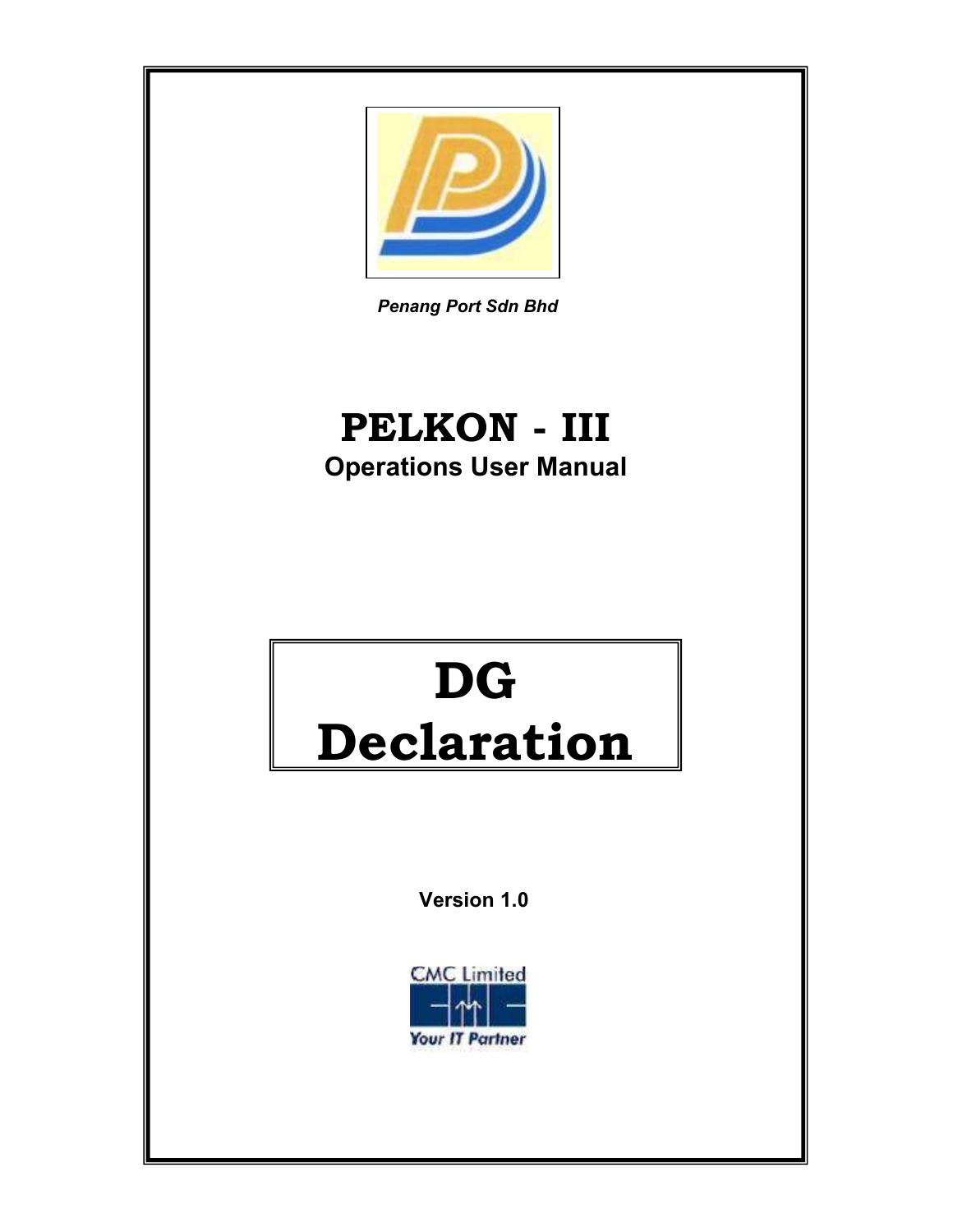### **CONTENTS**

| $\mathbf 1$                                                 |                                                                           |  |
|-------------------------------------------------------------|---------------------------------------------------------------------------|--|
| 1.1<br>$1.2^{\circ}$<br>1.3<br>1.4<br>1.5<br>$\mathbf{2}^-$ | Overview of the Dangerous Container Registration – Screen and Comments  2 |  |
| 2.1                                                         |                                                                           |  |
| 2.2                                                         |                                                                           |  |
| 2.3                                                         |                                                                           |  |
| 2.4                                                         |                                                                           |  |
| 2.5                                                         |                                                                           |  |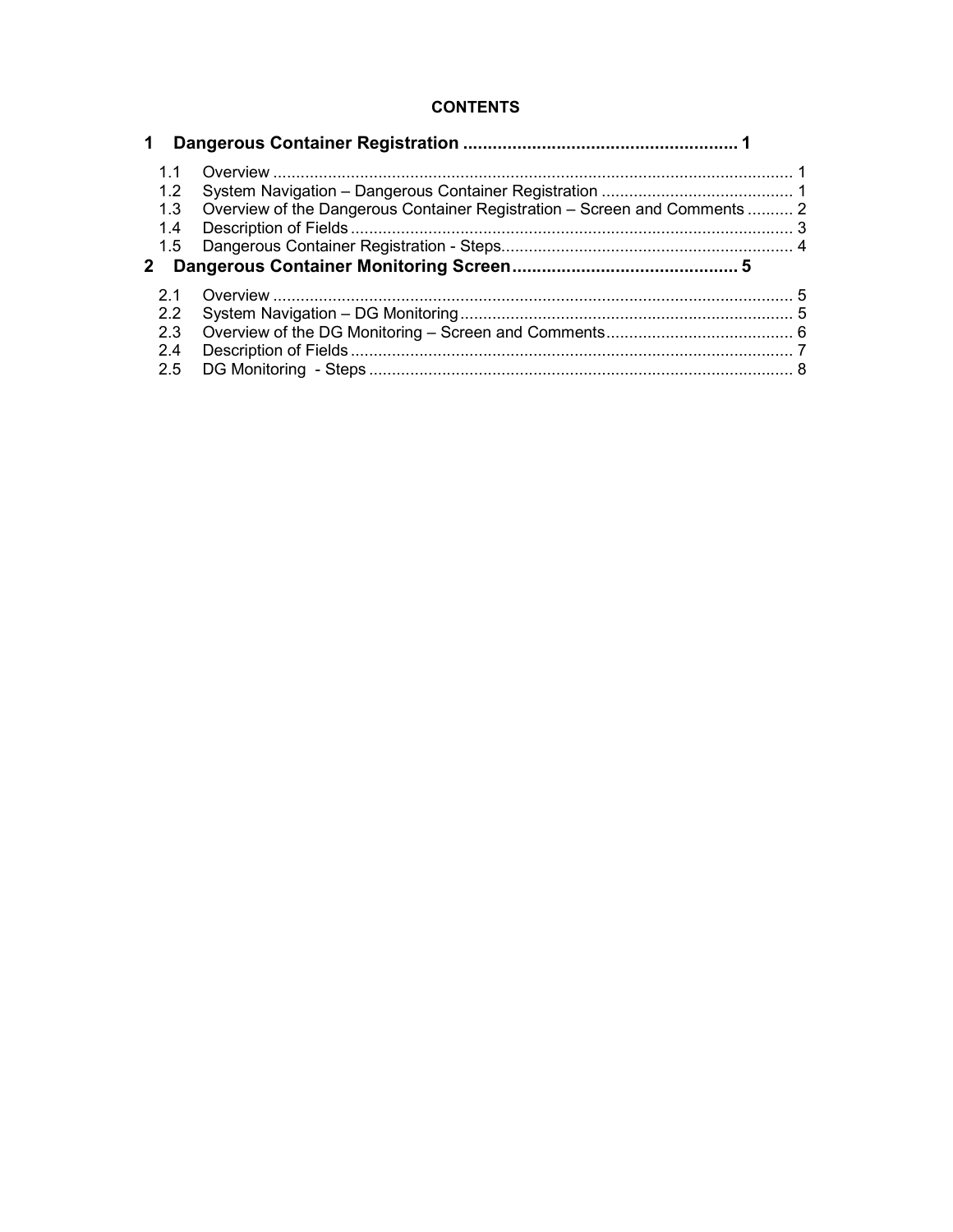### 1 Dangerous Container Registration

### 1.1 Overview

This screen is used to declare the dangerous goods declaration of the containers which are carrying them for a SCN by the agent.

The internal users cannot declare the dangerous goods details in this screen.

The dangerous goods are to be declared separately for the different base status of the containers (i.e Export/Import/Transhipment).

### 1.2 System Navigation – Dangerous Container Registration

This section will demonstrate how to navigate up to the Dangerous Container Registration Screen. The navigation process to access Dangerous Container Registration Screen is as follows:

- 1. Click on the PELKON III logon icon
- 2. Logon screen appears
- 3. Log in with proper user id and password
- 4. Main menu screen appears
- 5. Click on Container from the main menu bar
- 6. Select Container Documents from the drop down menu
- 7. Select Dangerous Container Registration from the drop down menu
- 8. Navigation: Container -> Container Documents ->Dangerous Container Registration.

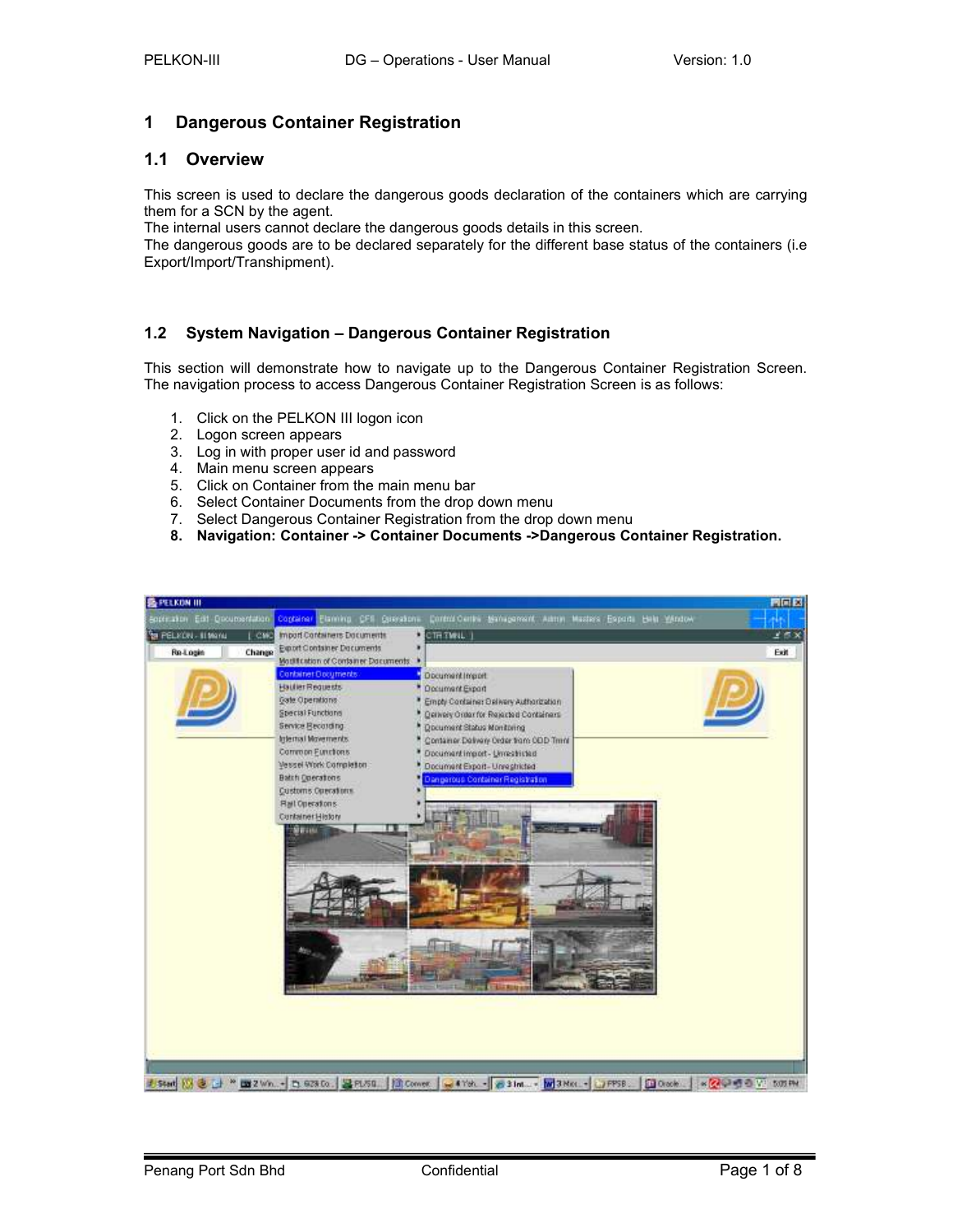### 1.3 Overview of the Dangerous Container Registration – Screen and Comments

On opening the Dangerous Container Registration screen, the user will be presented with the screen below.

| н                |           | <b>DG Submit DNm</b>         |                                |          |                    |                     |                        |     |                 |                             | <sup>6</sup> Pending |
|------------------|-----------|------------------------------|--------------------------------|----------|--------------------|---------------------|------------------------|-----|-----------------|-----------------------------|----------------------|
| ы                |           |                              |                                |          | <b>Vessel Type</b> |                     | <b>00 Approve Ottm</b> |     | Tmnl Cd         |                             | C Approval.          |
| <b>Next Port</b> |           |                              | <b>Base Sts</b>                |          |                    |                     |                        |     | C Rejected      |                             |                      |
|                  |           |                              | H.                             |          |                    |                     |                        |     |                 |                             |                      |
|                  |           |                              |                                |          |                    |                     |                        |     |                 |                             | $\frac{1}{2}$        |
|                  |           |                              |                                |          |                    |                     |                        |     |                 |                             |                      |
|                  |           |                              |                                |          |                    | IMO:<br>Class       | PPC<br>DG Gra          |     | Flash<br>Unit   | Weight<br><b>Remarks</b>    |                      |
|                  |           |                              |                                |          |                    |                     |                        |     |                 |                             |                      |
|                  |           |                              |                                |          |                    |                     |                        |     |                 |                             |                      |
|                  |           |                              |                                |          |                    |                     |                        |     |                 |                             | ÷                    |
|                  |           |                              |                                |          |                    |                     |                        |     |                 |                             |                      |
| <b>Ctr No</b>    | <b>Bs</b> |                              | Ctr<br>82                      | Ctr<br>Ħ | Ctr<br>Ty          | <b>FE</b><br>Ind    | Follat<br>Ind          | POD | PO <sub>0</sub> | Consignee/<br>Consignor     |                      |
|                  |           |                              |                                |          |                    |                     |                        |     |                 |                             |                      |
|                  |           |                              |                                |          |                    |                     |                        |     |                 |                             |                      |
|                  |           |                              |                                |          |                    |                     |                        |     |                 |                             |                      |
|                  |           | <b>Technical Description</b> | <b>Appr Rmrk</b><br>Sts Iso Cd |          | <b>HZ Remarks</b>  | Consignee/Consignor | ETA                    |     |                 | PPC Grp<br>Flash<br>Pt Temp |                      |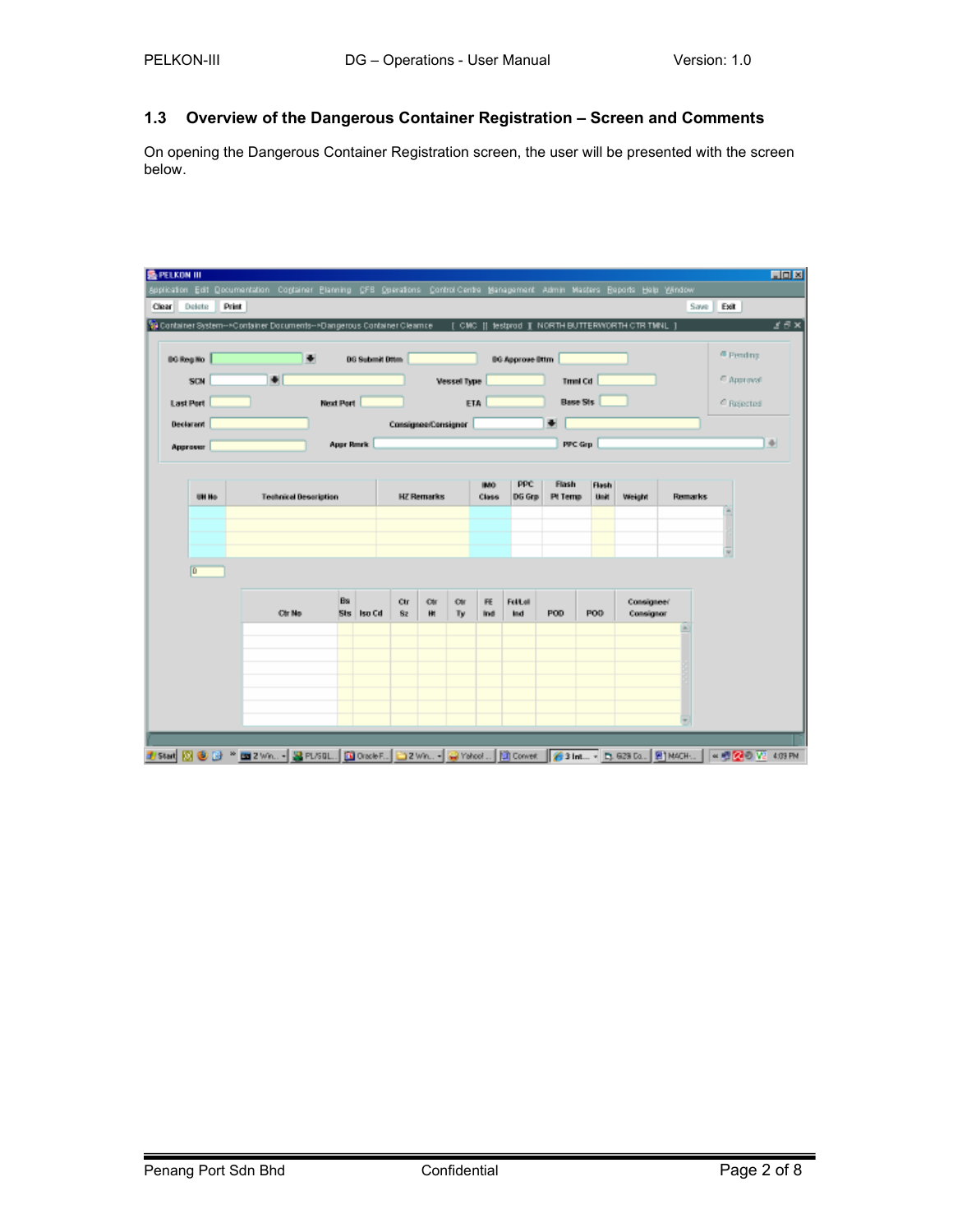### 1.4 Description of Fields

The following is the description of each field on the Dangerous Container Registration. The fields, which have been boxed, are mandatory fields, which require user to input the data.

#### • SCN:

Enter the SCN or Select from drop down list. On entering the SCN the various details of the SCN such as vessel name, ETA, terminal code and etc. are displayed.

### • Consignee/Consignor :

The Consignee / Consignor code to be entered for the DG registration. For export container registration the field is mandatory.

#### • l UN No:

Enter the UN No or select from the drop down list. On entering the UN No the Technical Description, HZ Remarks, IMO Class will be displayed.

#### • Flash Pt Temp:

Enter the Flash point temperature of the commodity.

#### • Weight:

Enter the weight of the commodity in Tonnes.

#### • Container Number:

Enter the container number. The container must be manifested to the SCN entered above. The details of the container number such as the base status , iso code , ctr size and etc.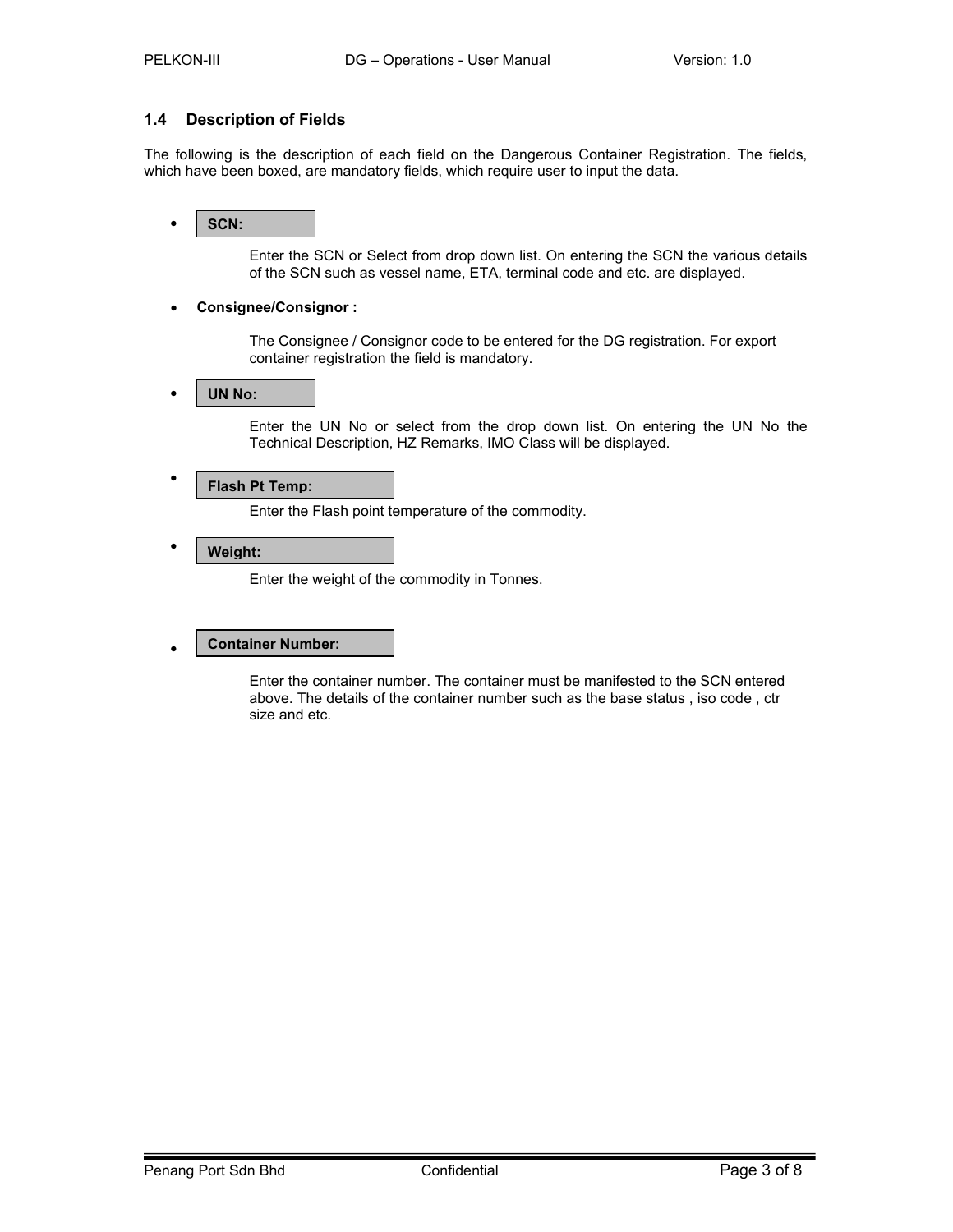### 1.5 Dangerous Container Registration - Steps

- 1. The Internal users cannot enter the Dangerous container details in this screen.
- 2. Enter the SCN or select from the drop down list. The various details of the SCN will be displayed such as vessel name, ETA, terminal code and etc.
- 3. Enter the consignee / consignor code.
- 4. Enter the UN No or select from the drop down list. The technical description, HZ remarks, IMO Class will be displayed for the selected UN No.
- 5. Enter the Flash Point temperature.
- 6. Enter the weight of the commodity in Tons.
- 7. Enter Remarks if any in the Remarks field.
- 8. 1 Dangerous Container Registration can have multiple containers but it should have only 1 hazardous details. If there are more than 1 hazardous details then only 1 container number is allowed for the DG registration.
- 9. All the containers entered for the DG declaration should be of the same base status (e.g Export/Import/Transhipment etc.).
- 10. Containers which are manifested for the SCN are allowed to be entered.
- 11. Click Save to save the details and the system will generate the DG Registration Number which is unique.
- 12. The agent can modify the DG details that have been filed till the DG declaration is approved.
- 13. To modify the DG Registration the agent needs to enter the DG Registration number and retrieve the details in the same screen.
- 14. The agent can also view or modify the DG registration by opening the DG modification screen from the DG Monitoring screen.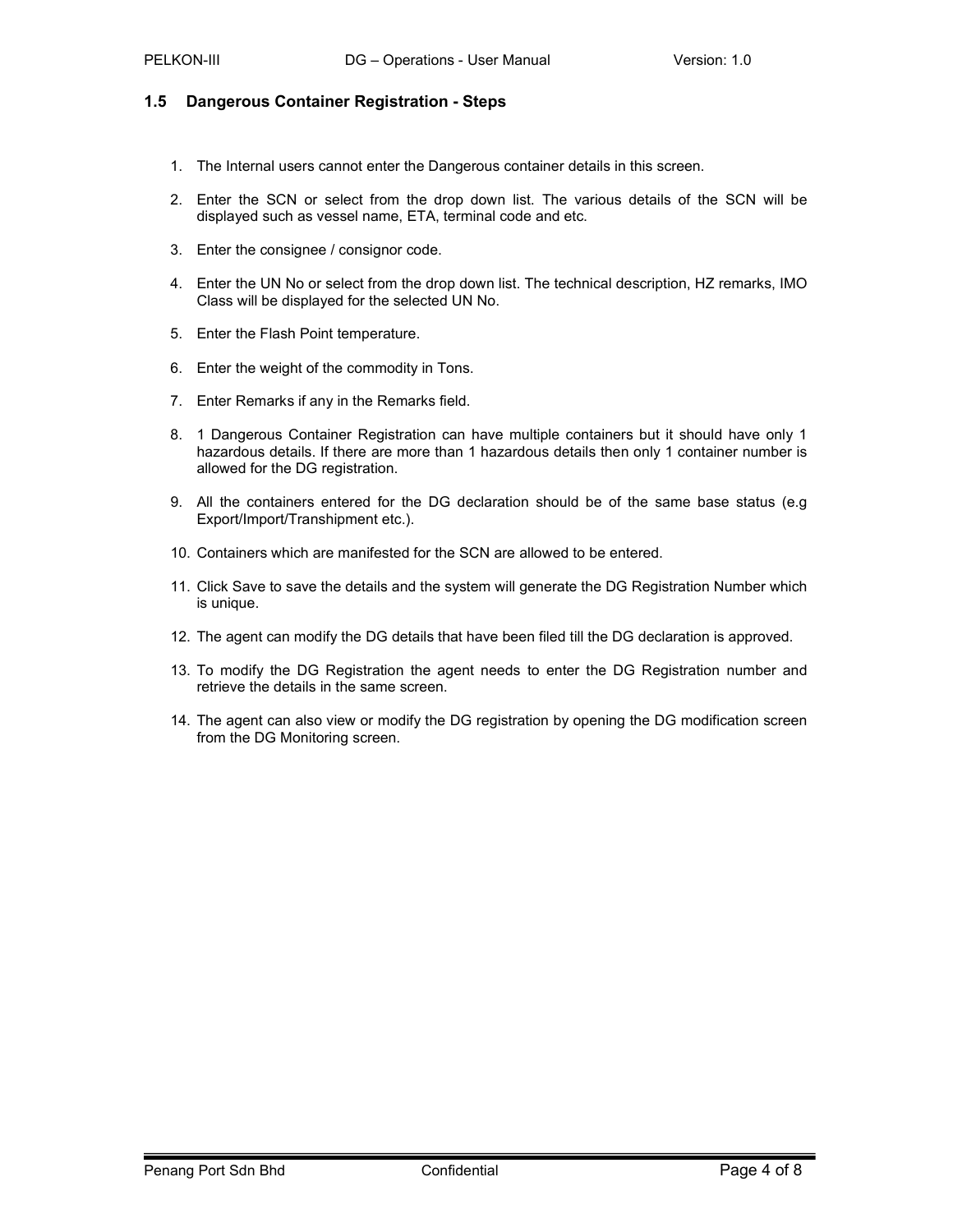### 2 Dangerous Container Monitoring Screen

### 2.1 Overview

This screen is used to monitor the declared DG Registration Number by the agents.

The list displays the DG registration number along with the status of the declaration. The different colours on the registration number denote the status of the DG declaration. The user can double click on the registration number to view the details. The approval authority can double click on it and open the approval screen to approve the same.

The agents can only view the list of DG which have been declared by them.

### 2.2 System Navigation – DG Monitoring

This section will demonstrate how to navigate up to the DG Monitoring Screen. The navigation process to access DG Monitoring Screen is as follows:

- 1. Click on the PELKON III logon icon
- 2. Logon screen appears
- 3. Log in with proper user id and password
- 4. Main menu screen appears
- 5. Click on Control Centre from the main menu bar
- 6. Select Port Operations Centre from the drop down menu
- 7. Select Dangerous Container Monitoring from the drop down menu
- 8. Navigation: Control Centre -> Port Operations Centre ->Dangerous Container Monitoring.

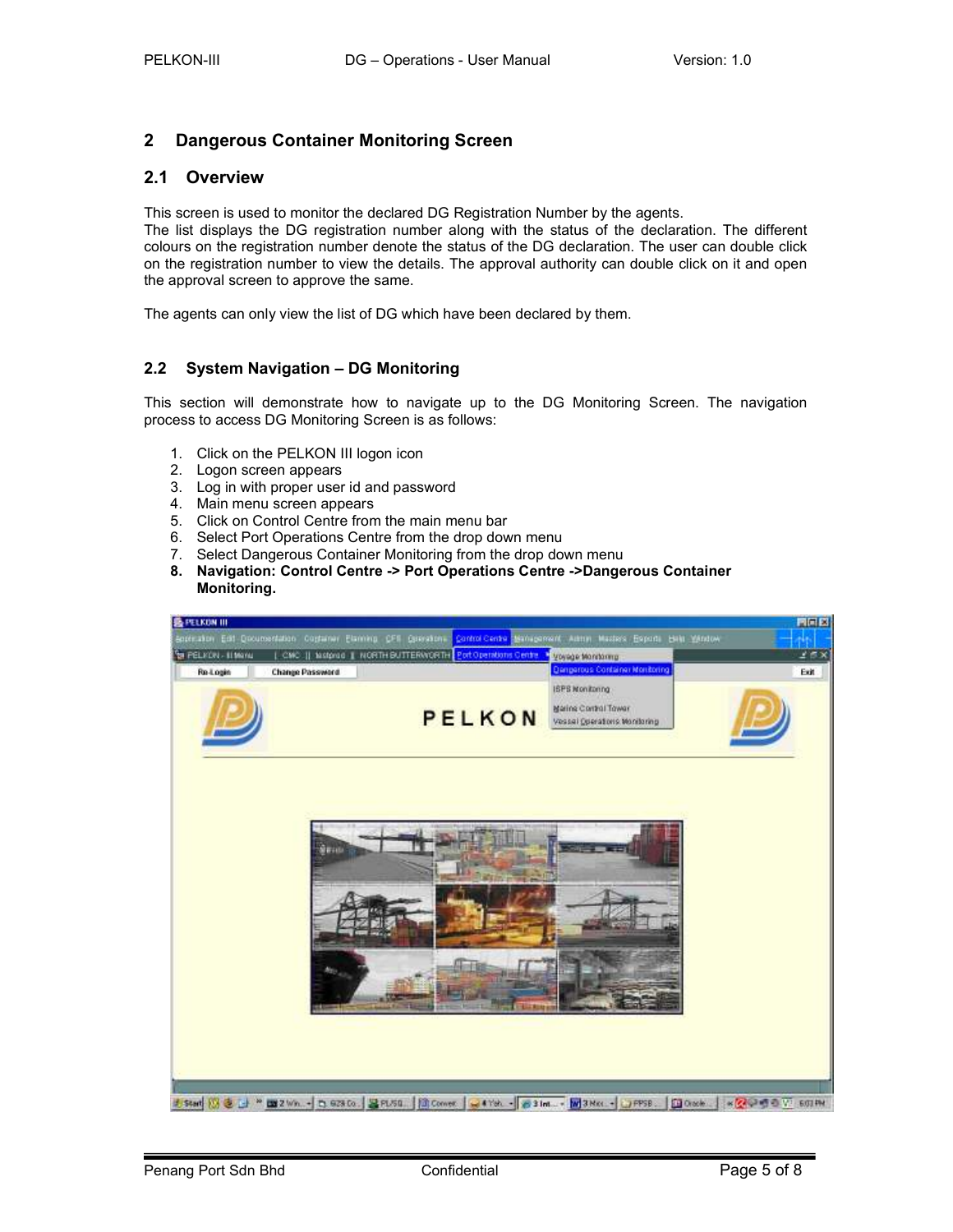### 2.3 Overview of the DG Monitoring – Screen and Comments

On opening the DG Monitoring screen, the user will be presented with the screen below.

| Legend<br>$\bullet$<br>SCN<br>Rejected ><br>Refresh every 5 min<br>From Dttm<br>To Dttm<br>Approved ><br><b>Fending</b><br>$\approx$ and<br><b>Approval</b><br>Rejected<br>DG<br>Submit<br>Approved<br>DG Reg No.<br><b>Date Time</b><br>Company Nm<br><b>Other Details</b><br><b>Declarant</b><br>Sts<br>By<br>Approve<br>D62007040004<br>02.04.2007 09:01<br>PH NO 12345678<br>P<br><b>BAJN</b><br>W<br>03007040005<br>02.04.2007 09:03<br><b>BAAJ</b><br>R<br>TESTER D(KIV/CONSUL)<br>W<br>PH NO 12345678<br>02.04.2007 10:52<br>TESTER DITG<br>002007040006<br><b>BAJU</b><br><b>AJ</b><br>PH NO 12345678<br>馬 |  | Control Centre -- > Control Centre -- > Dangerous Container Monitoring |  | [ CMC ]] testprod [ NORTH BUTTERWORTH CTRITWNL ] |   |  |  |
|--------------------------------------------------------------------------------------------------------------------------------------------------------------------------------------------------------------------------------------------------------------------------------------------------------------------------------------------------------------------------------------------------------------------------------------------------------------------------------------------------------------------------------------------------------------------------------------------------------------------|--|------------------------------------------------------------------------|--|--------------------------------------------------|---|--|--|
|                                                                                                                                                                                                                                                                                                                                                                                                                                                                                                                                                                                                                    |  |                                                                        |  |                                                  |   |  |  |
|                                                                                                                                                                                                                                                                                                                                                                                                                                                                                                                                                                                                                    |  |                                                                        |  |                                                  |   |  |  |
|                                                                                                                                                                                                                                                                                                                                                                                                                                                                                                                                                                                                                    |  |                                                                        |  |                                                  |   |  |  |
|                                                                                                                                                                                                                                                                                                                                                                                                                                                                                                                                                                                                                    |  |                                                                        |  |                                                  |   |  |  |
|                                                                                                                                                                                                                                                                                                                                                                                                                                                                                                                                                                                                                    |  |                                                                        |  |                                                  |   |  |  |
|                                                                                                                                                                                                                                                                                                                                                                                                                                                                                                                                                                                                                    |  |                                                                        |  |                                                  |   |  |  |
|                                                                                                                                                                                                                                                                                                                                                                                                                                                                                                                                                                                                                    |  |                                                                        |  |                                                  |   |  |  |
|                                                                                                                                                                                                                                                                                                                                                                                                                                                                                                                                                                                                                    |  |                                                                        |  |                                                  |   |  |  |
|                                                                                                                                                                                                                                                                                                                                                                                                                                                                                                                                                                                                                    |  |                                                                        |  |                                                  |   |  |  |
|                                                                                                                                                                                                                                                                                                                                                                                                                                                                                                                                                                                                                    |  |                                                                        |  |                                                  |   |  |  |
|                                                                                                                                                                                                                                                                                                                                                                                                                                                                                                                                                                                                                    |  |                                                                        |  |                                                  |   |  |  |
|                                                                                                                                                                                                                                                                                                                                                                                                                                                                                                                                                                                                                    |  |                                                                        |  |                                                  |   |  |  |
|                                                                                                                                                                                                                                                                                                                                                                                                                                                                                                                                                                                                                    |  |                                                                        |  |                                                  |   |  |  |
|                                                                                                                                                                                                                                                                                                                                                                                                                                                                                                                                                                                                                    |  |                                                                        |  |                                                  |   |  |  |
|                                                                                                                                                                                                                                                                                                                                                                                                                                                                                                                                                                                                                    |  |                                                                        |  |                                                  | ы |  |  |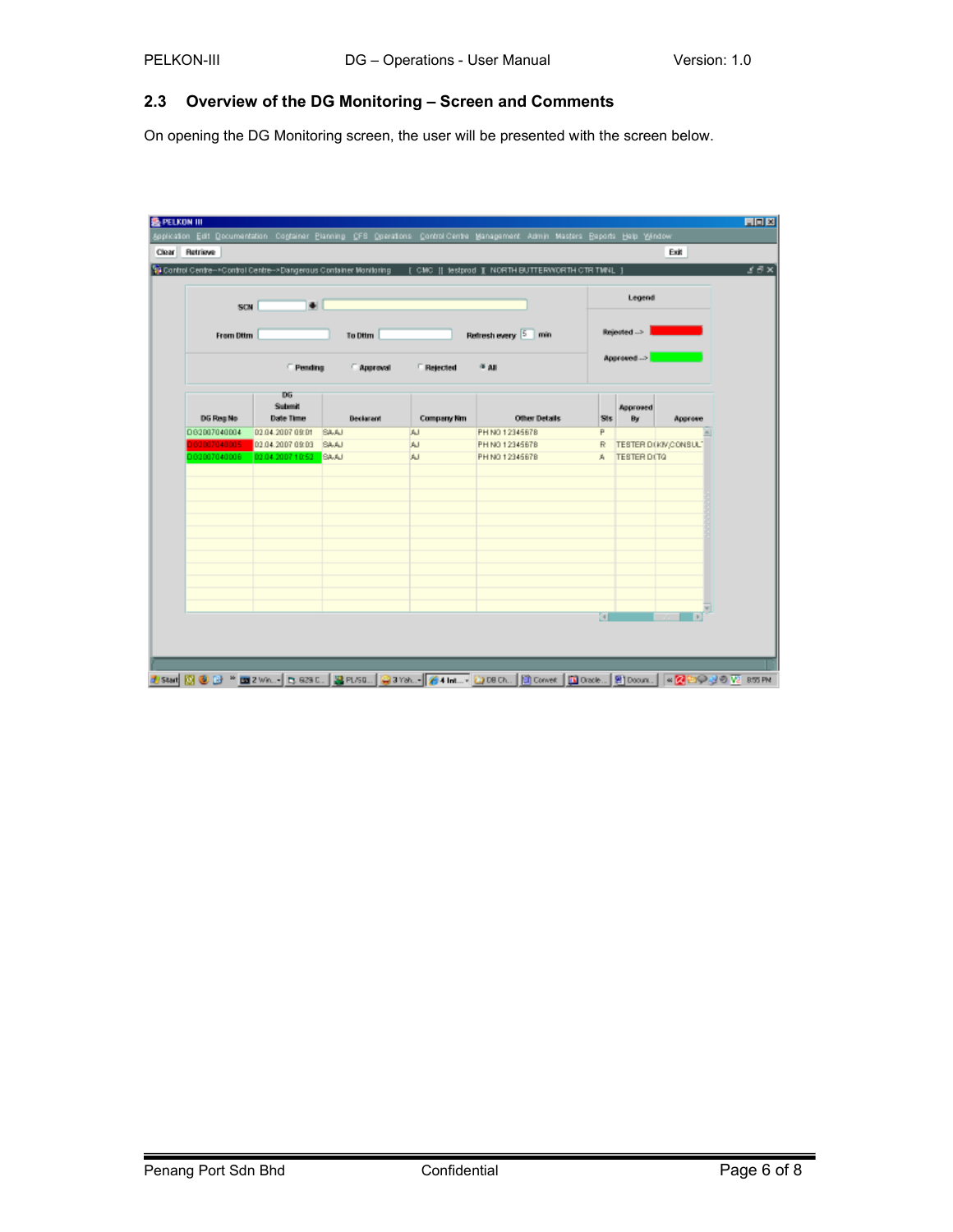### 2.4 Description of Fields

The following is the description of each field on the DG Monitoring. The fields, which have been boxed, are mandatory fields, which require user to input the data.

### • SCN

Enter the SCN or select from the drop down list. The vessel name of the selected SCN will be displayed beside. This is a query parameter for filter.

### • Refresh every

Enter the automatic refreshing interval for this screen in mins . By default is 5 mins .

### • From Time & To Time

Enter the From Time and To Time of the DG declaration. The list bellow will then show the DG declared for that specific period.

### • Status

Select the appropriate status to retrieve the list of DG.